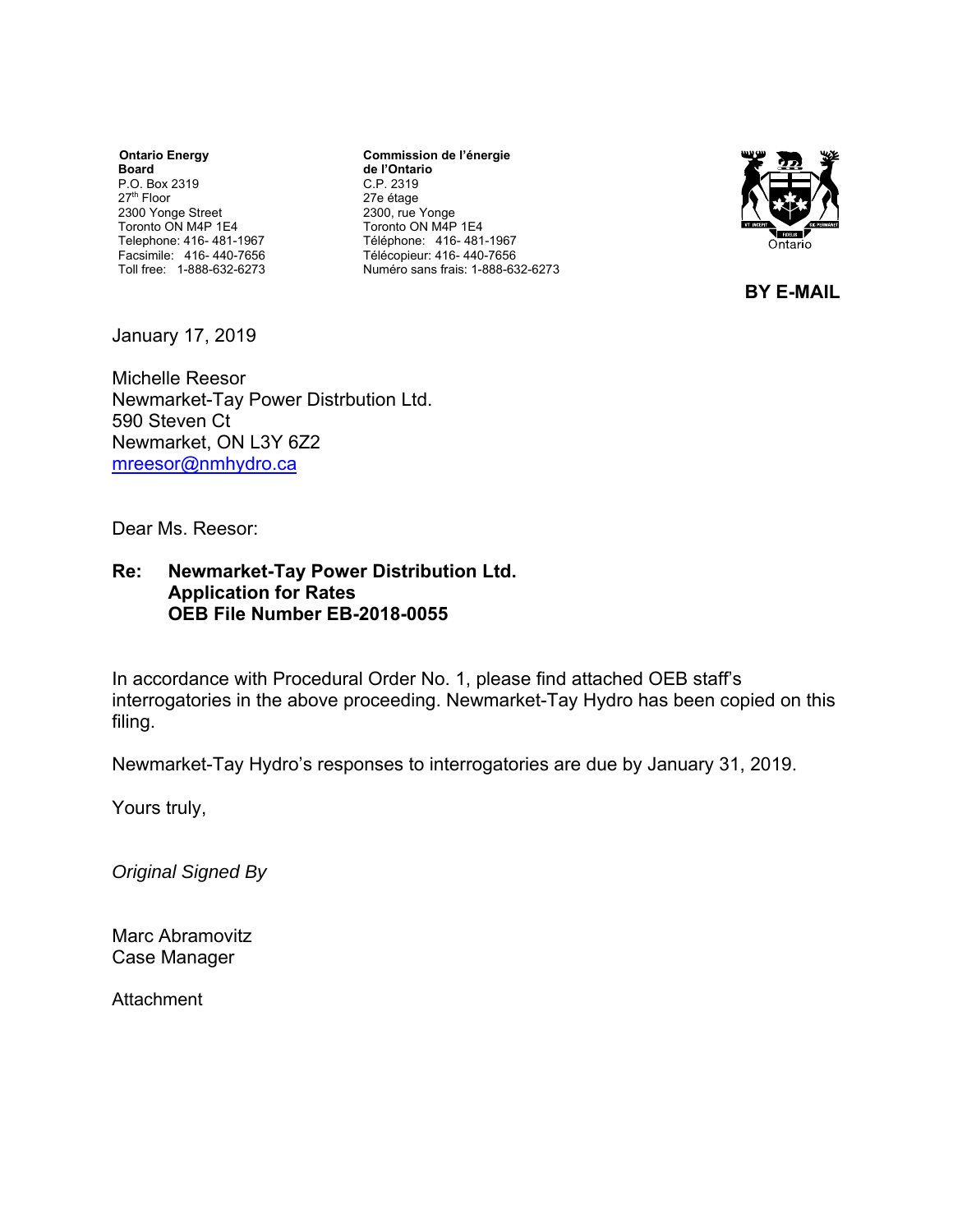# **Newmarket-Tay Power Distribution Ltd. IRM Application (EB-2018-0055) OEB Staff Questions**

# **Newmarket-Tay Rate Zone**

## **OEB Staff Question #1**

## **Ref: IRM Model - Sheet 11, Sheet 16 and Sheet 18**

OEB staff has made the following updates to Newmarket-Tay Hydro's IRM Model.

- Sheet 11 Updated the UTRs as per the OEB's Decision and Interim Rate Order, EB-2018-0326, December 20, 2018.
- Sheet 16 Updated the Price Escalator to 1.50% (For 2019 Inflation factor see Ontario Energy Board 2019 Electricity Distribution Rate applications - Updates November 23, 2018)..
- Sheet 17 Updated the regulatory charges as per the OEB's Decision and Order, EB-2018-0294, December 20, 2018.
- Sheet 18 The rate riders for the disposition of Account 1576 were filed as debits (charges) to customers in the manager's summary and should have been shown as credits (refunds) to customers. The credit rate riders were not reflected in Sheet 18 of the IRM rate generator model. OEB staff input the credit rate riders into this tab.

Please confirm the updates in the IRM rate generator model for the changes above.

## **OEB Staff Question #2**

#### **Ref: Manager's summary – Page 18 of 37, IRM Model, Sheet 3 and Sheet 4**

The manager's summary notes an LRAMVA balance for disposition of \$460,882. However, in cell BT43 on Sheet 3 of the IRM model the total LRAMVA balance shows a total claim amount of \$464,682. Furthermore, in cell S23 of Sheet 4 of the IRM model the LRAMVA balance is \$463,315.

Please identify the correct LRAM variance account amount requested for disposition and update the Sheet 3 and/or Sheet 4 of the IRM model.

#### **OEB Staff Question #3**

#### **Ref: Manager's summary – Page 35 of 37**

For the years 2012-2016, OEB staff has compared the net additions for PP&E values under former CGAAP to the values filed in Newmarket-Tay Hydro's 2018 IRM proceeding (EB-2017-0062). OEB staff notes that there are differences for the years 2013-2016.

Please reconcile the differences and update the chart on page 35 as necessary.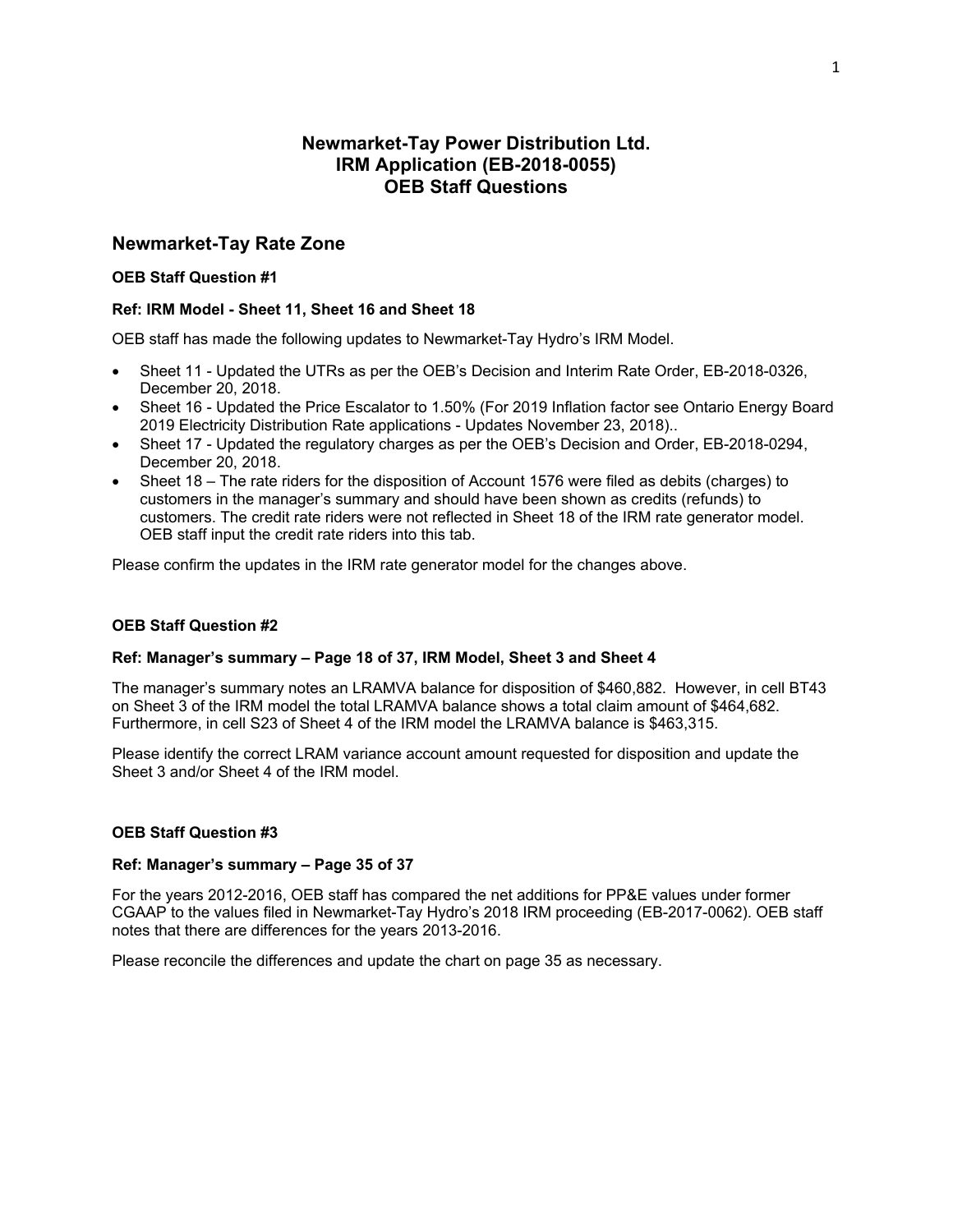# **Ref: Decision and Order, EB-2017-0062, April 12, 2018 Audit Report, Filed November 2, 2018**

In the referenced OEB decision, the OEB required Newmarket-Tay Power to complete a third-party special purpose audit of its Group 1 RSVA accounts prior to its 2019 IRM filing.

Please confirm that the audit report completed by Collins Barrow Kawarthas LLP and filed by Newmarket-Tay Power on November 2, 2018 audited all Group 1 RSVA accounts.

## **OEB Staff Question #5**

### **Ref: GA Workform (2013-2017) Note 2**

In Table 1 below, OEB staff has compared the consumption information provided in Note 2 for each GA workform to Newmarket-Tay Hydro's RRR filing.

Please provide a reconciliation for each variance located in Table 1 below and update the GA workforms as necessary. **Note**: Newmarket-Tay Hydro is using an older version of the GA workform. The OEB has updated the GA workform for the 2019 IRM year on July 13, 2018. Please file all updates to the GA workform using the following model:

https://www.oeb.ca/sites/default/files/GA\_Analysis\_Workform\_20180712-3.xlsb

| <b>AS FILED IN APPLICATION</b>     |             |              |                             |                |                |             |  |
|------------------------------------|-------------|--------------|-----------------------------|----------------|----------------|-------------|--|
| Year                               |             | 2013         | 2014                        | 2015           | 2016           | 2017        |  |
| <b>Total Metered excluding WMP</b> | $C = A + B$ | 664,104,226  | 634,976,687                 | 648,485,019    | 650,386,987    | 626,156,512 |  |
| <b>RPP</b>                         | А           | 363,905,363  | 338, 375, 737               | 358,064,600    | 363,246,586    | 346,134,592 |  |
| Non RPP                            | $B = D + E$ | 300,198,863  | 296,600,950                 | 290,420,419    | 287,140,402    | 280,021,920 |  |
| Non-RPP Class A                    | D           |              |                             |                |                | 34,636,905  |  |
| Non-RPP Class B*                   | E           | 300,198,863  | 296,600,950                 | 290,420,419    | 287,140,402    | 245,385,015 |  |
|                                    |             |              |                             |                |                |             |  |
|                                    |             |              | <b>AS FILED THROUGH RRR</b> |                |                |             |  |
| Year                               |             | 2013         | 2014                        | 2015           | 2016           | 2017        |  |
| <b>Total Metered excluding WMP</b> | $C = A + B$ | 659,512,951  | 655,588,093                 | 651,351,484    | 628,822,211    | 586,771,519 |  |
| <b>RPP</b>                         | А           | 306,505,291  | 315,914,328                 | 317,007,389    | 305,579,069    | 344,187,239 |  |
| Non RPP                            | $B = D + E$ | 353,007,660  | 339,673,765                 | 334,344,095    | 323,243,142    | 242,584,280 |  |
| Non-RPP Class A                    | D           |              |                             |                |                | 35,496,456  |  |
| Non-RPP Class B*                   | E           | 353,007,660  | 339,673,765                 | 334,344,095    | 323,243,142    | 207,087,824 |  |
|                                    |             |              |                             |                |                |             |  |
| <b>VARIANCE</b>                    |             |              |                             |                |                |             |  |
| Year                               |             | 2013         | 2014                        | 2015           | 2016           | 2017        |  |
| <b>Total Metered excluding WMP</b> | $C = A + B$ | 4,591,275    | (20,611,406)                | (2,866,465)    | 21,564,776     | 39,384,993  |  |
| <b>RPP</b>                         | А           | 57,400,072   | 22,461,409                  | 41,057,211     | 57,667,517     | 1,947,353   |  |
| Non RPP                            | $B = D + E$ | (52,808,797) | (43,072,815)                | (43,923,676)   | (36, 102, 740) | 37,437,640  |  |
| Non-RPP Class A                    | D           |              |                             |                |                | (859, 551)  |  |
| Non-RPP Class B*                   | E           | (52,808,797) | (43,072,815)                | (43, 923, 676) | (36, 102, 740) | 38,297,191  |  |

## **Table 1**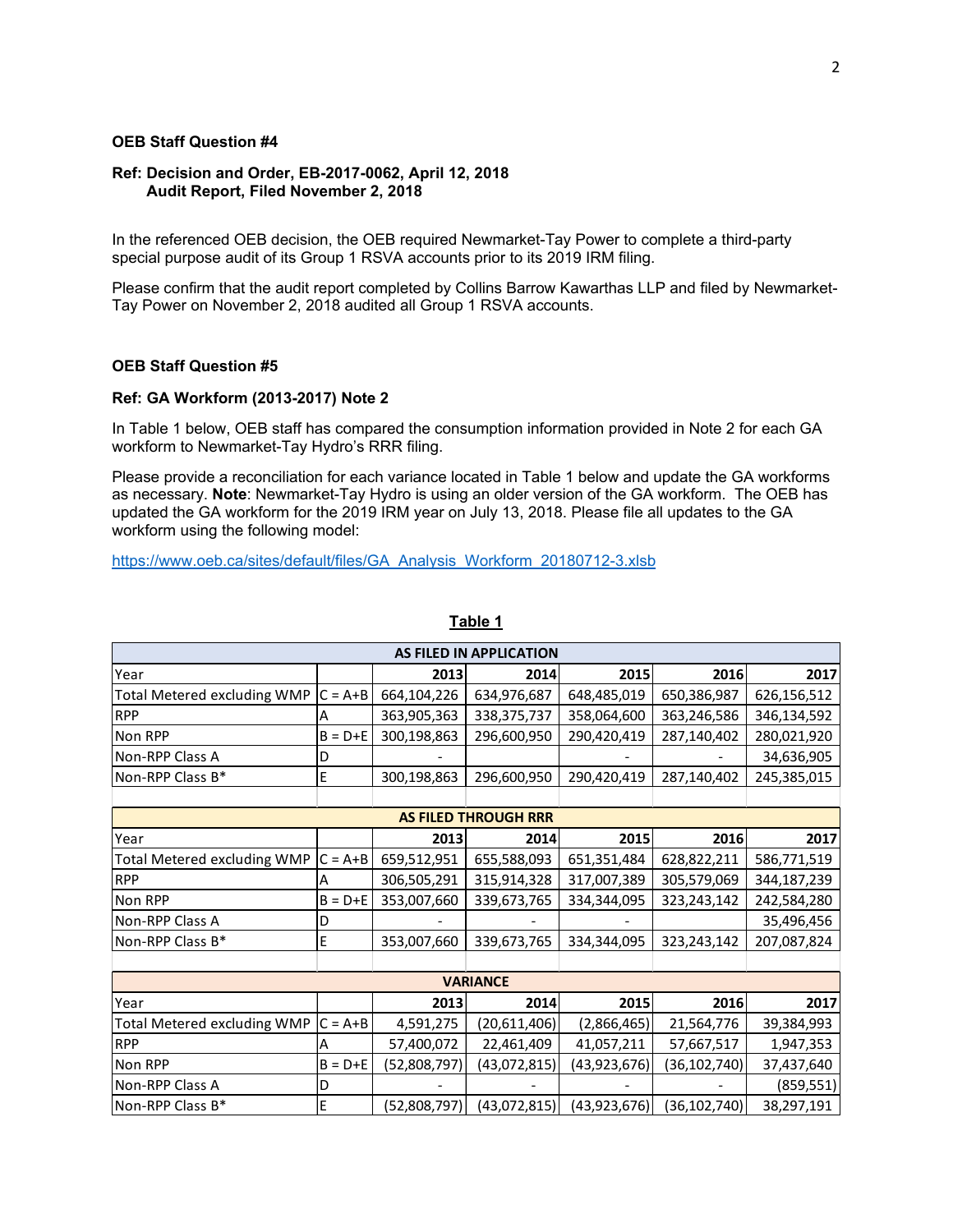### **Ref: Tab 6. Class A Consumption Data Ref: Tab 6.1a GA Allocation – cell D20 Total Non-RPP Class B consumption Ref: Tab 6.2a CBR B\_Allocation – cell D20 Total Class B consumption less WMP**

OEB staff is unable to reconcile the data entered in cells D20 in Tab 6.1a and Tab 6.2a. Below is a table that staff prepared showing the "Validation of Data used in class B GA and CBR Allocations". Staff notes discrepancies for the 2017 consumption figures that were used in the "GA allocation" and "CBR B Allocation" of 2019 IRM rate model as below.

Year the Account 1589 GA Balance Last Disposed 2012 of total Non-RPP Consumption (kWh) between Current Class B and Class A/B Transiti 2017 Total Non-RPP Class B Consumption for Years During Balance on LESS WMP Consumption tial or full year)<br>nation Customers' Class B Consumption (i.e. full year or partial<br>n 30,965.52 30,965,52 97,724,260<br>315.59% 18,080,487 30,873,129 48,770,644 year)<br>Transition Customers' Portion of Total Consumption  $C = B/A$ 

Please enter the Year the Account 1580 CBR Class B was **Last Disposed.** 

(Note: Account 1580, Sub-account CBR Class B was established starting in 2015)

Allocation of total Consumption (kWh) between Class B and Class A/B Transition Customers

**Disposed** 

|                                                                                                                                                                                                |           | Total      | 2017       | 2016       | 2015       |
|------------------------------------------------------------------------------------------------------------------------------------------------------------------------------------------------|-----------|------------|------------|------------|------------|
| Total Class B Consumption for Years During Balance Accumulation<br>(Total Consumption LESS WMP Consumption and Consumption for<br>Class A customers who were Class A for partial or full year) |           | 30.965.525 | 30.965.525 |            |            |
| Transition Customers' Class B Consumption (i.e. full year or partial<br>year)                                                                                                                  |           | 79.643.773 | 30,873,129 | 48.770.644 | 18,080,487 |
| <b>Transition Customers' Portion of Total Consumption</b>                                                                                                                                      | $C = B/A$ | 257.20%    | 92,396     | 48,770,644 | 18,080,487 |

### **Table 1 – confirmation of 2017 consumptions**

| <b>Validation of Data used in Class B GA and CBR Allocations</b> |              |            |                        |                                     |  |  |
|------------------------------------------------------------------|--------------|------------|------------------------|-------------------------------------|--|--|
|                                                                  |              |            |                        |                                     |  |  |
|                                                                  |              |            |                        | Source 126 of tab 4. Billing        |  |  |
| Total metered volume Excl WMP                                    | A            |            | 622,267,975            | Det. for Def-Var                    |  |  |
| Non-RPP excl WMP                                                 | в            |            | 278,080,736            | Source C26 of tab 6.1 GA            |  |  |
| Class A Full year                                                | C            |            |                        | Source E26 of tab 6.1 GA            |  |  |
| Class A Full Part year:                                          |              |            |                        |                                     |  |  |
| <b>While Class A</b>                                             | D            | 34,636,905 |                        | $= +F-E$                            |  |  |
|                                                                  |              |            |                        | Source D21 of tab 6.1a GA           |  |  |
| <b>While Class B</b>                                             | E            | 30,873,129 |                        | Allocation                          |  |  |
|                                                                  | F            |            |                        | 65,510,034 Source G26 of tab 6.1 GA |  |  |
| Total non-RPP excl WMP and full year                             |              |            |                        |                                     |  |  |
| volumes for class A customers who were                           |              |            |                        |                                     |  |  |
| class A for the full year, and the class A                       |              |            |                        | Input in D20 of tab 6.1a GA         |  |  |
| volumes who were class A part year                               | $G = +B-C-D$ |            | 243,443,831 Allocation |                                     |  |  |
|                                                                  |              |            |                        |                                     |  |  |
| <b>Total Class B Customers excl WMP and Full</b>                 |              |            |                        |                                     |  |  |
| year volumes for customers who were class                        |              |            |                        |                                     |  |  |
| A for full year, and the class A customers who                   |              |            |                        | Input in D20 of tab 6.2a            |  |  |
| were class A part year                                           | $H = +A-C-D$ |            |                        | 587,631,070 CBR B Allocation        |  |  |

- a. Newmarket-Tay Hydro received disposition of its group 1 accounts in its 2014 proceeding for balances ending December 31, 2012. As per the instruction in cell D14 of Sheet 6, OEB staff has updated cell C14 to display the 2012 year.
	- i. Please complete columns L through O on Sheet 6.
- b. Please confirm whether or not Newmarket-Tay Hydro agrees with the updated quantities per the Table 1 calculations for 2017. If not please explain why Newmarket-Tay Hydro believes the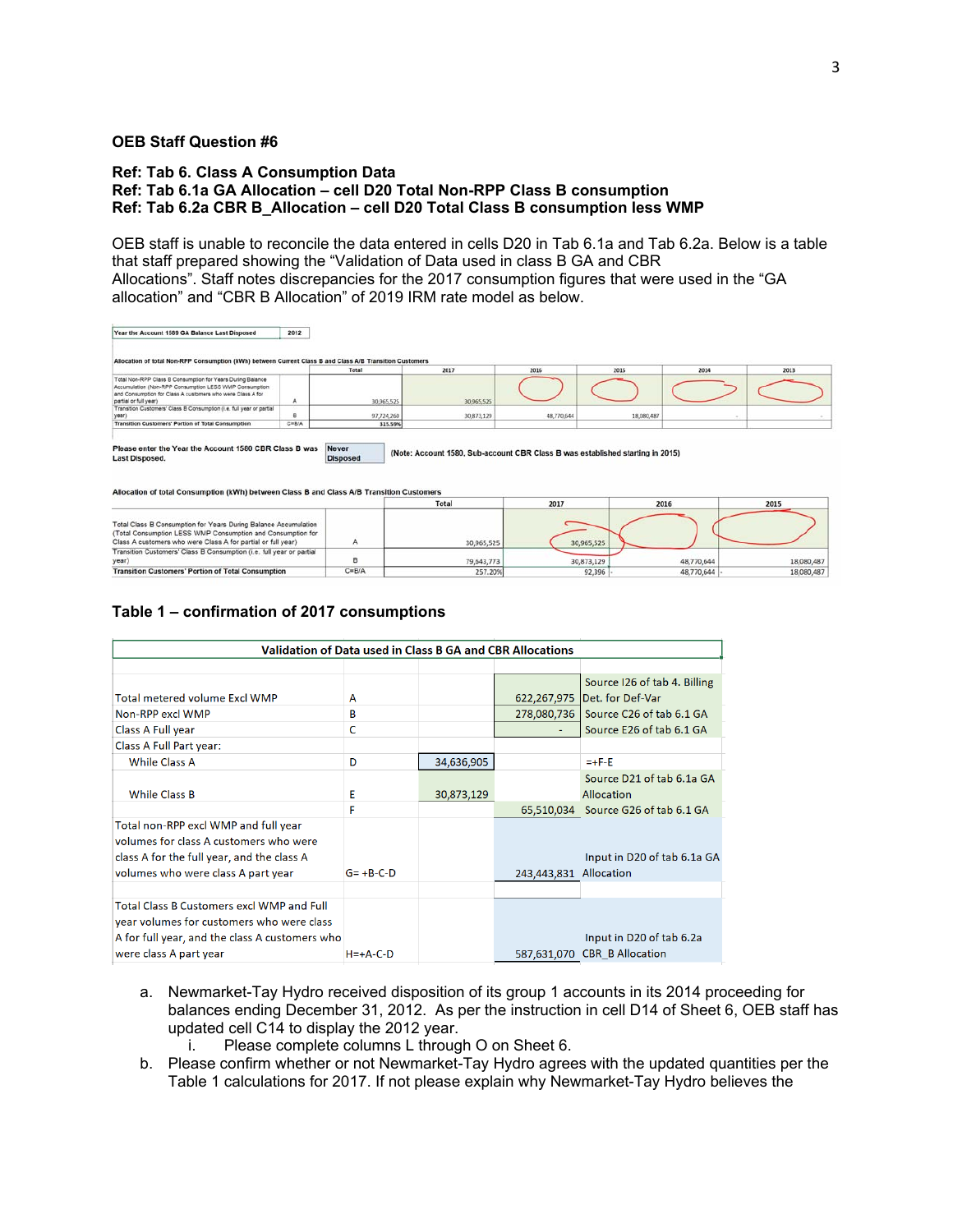values it used in its 2019 IRM Rate Generator Model are appropriate. Otherwise please update the 2019 IRM Rate Generator Model accordingly.

c. Using Table 1, please provide similar calculations for the years 2013 – 2016 and update the 2019 IRM Rate Generator Model accordingly.

## **OEB Staff Question #7 Ref: IRM Model – Sheet 3 & 6.2a & 6.2**

- a. In its application, Newmarket-Tay Hydro noted that, as of 2017 it had ten class A customers (July 2017 to December 2017). On Sheet 3, Continuity Schedule, please allocate out the variances related to CBR Class B customers from account 1580 and show them as a separate item under sub-account CBR Class B 1580. If any variance to the RRR balance (as of December 31, 2017) still remain, please explain.
- b. Explain the variance of \$1,385 for Account 1580 sub-account CBR Class A.
- c. Explain why Newmarket-Tay Hydro has opted not to dispose of the balance in Account 1595 for the 2012 year. If, as a result of its responses to interrogatories, Newmarket-Tay Hydro decides to dispose of the balance, please explain any variance from the RRR balance (as of December 31, 2017) and file a 1595 analysis workform for the sub-account 2012..

# **OEB Staff Question #8**

## **Ref: IRM Application, page 21 of 27**

In the response provided to Question 2, the Applicant discusses how it performs its monthly RPP settlements with the IESO.

- a) The response provided in 2a indicates that the Applicant settles with the IESO based on actual consumption. Please explain how the Applicant is able to determine the actual consumption for a given month by the  $4<sup>th</sup>$  day following the month end (please provide the source of all information being referenced in the response).
- b) Please confirm that the Applicant is stating that the only true-up that is required to its monthly IESO settlements relates to a true-up to the actual GA and HOEP rates for the particular month.
- c) When is the CT 1142 true up done (i.e. monthly, in the month following initial settlement?).
- d) Since the last disposition of Account 1588 in 2012, was the Applicant's monthly settlement process with the IESO always based on its actual monthly consumption or was there a point in time where it was based on an estimate of the monthly consumption?
	- a. If at one point it was based on an estimate, when did the process change to use actual consumption (year).
	- b. For years where the settlement was based on an estimate of consumption, please confirm that the Applicant would true-up the settlement to actual consumption.
	- c. Have the true-ups being referred to in b. above been captured in the December 31, 2017 balance per the DVA continuity schedule?
- e) For response 2e, please confirm that the Applicant is indicating that the CT 1142 true-up for both November and December 2017 have not been accrued and included within the December 31, 2017 balance in Account 1588 as per the DVA continuity schedule.
- f) If the Applicant confirms the above, then please quantify what the CT 1142 true-up for November and December 2017 and present that total in the "Principal Adjustments during 2017" column of the DVA Continuity Schedule.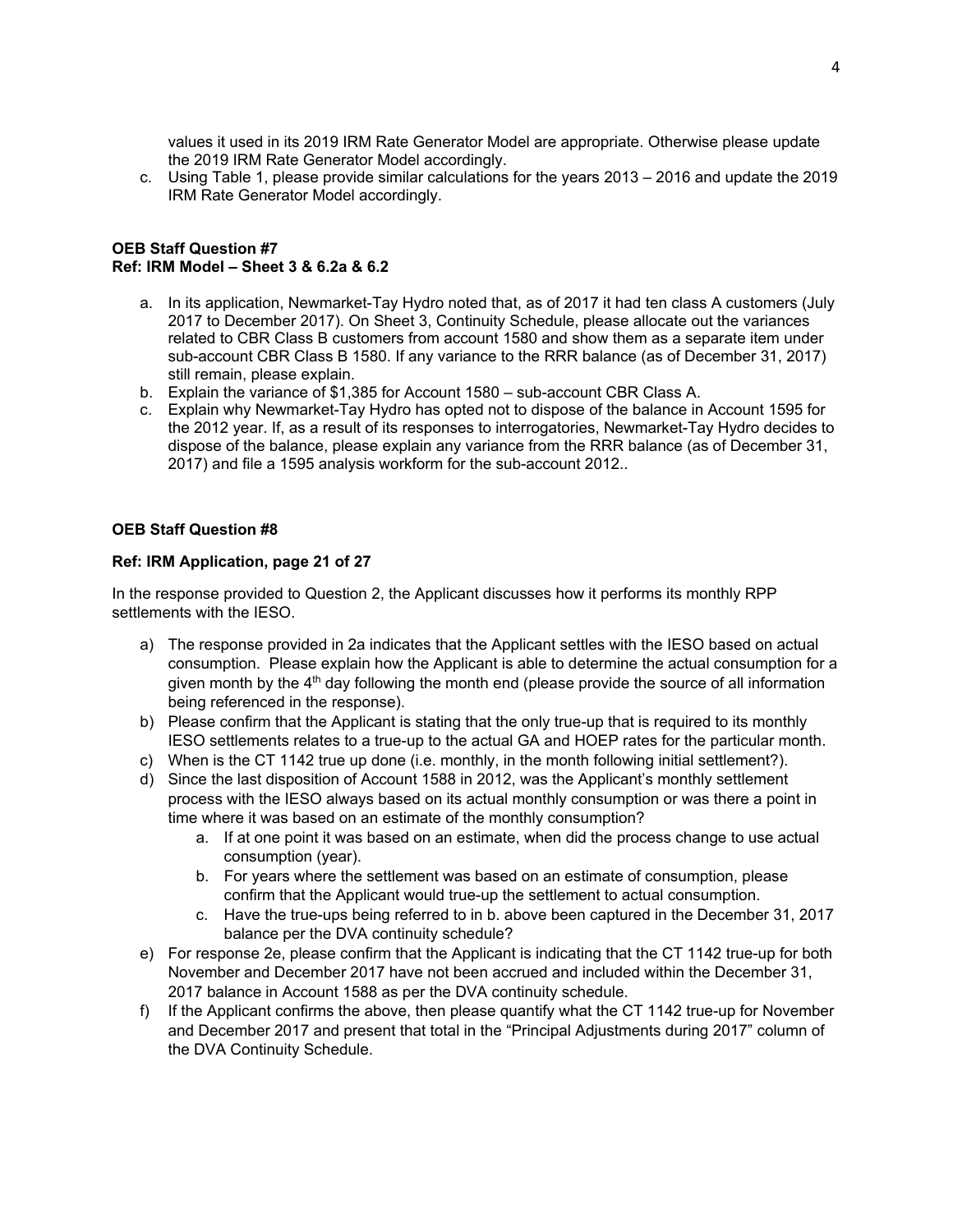#### **Ref: IRM Application, page 23 of 27**

In the response provided to Question 3, the Applicant discusses its process for recording and prorating the monthly CT 148 charge from the IESO.

- a) Please indicate when the Applicant's process to prorate the CT 148 charge using actual consumption was implemented (year)
- b) In years prior to the implementation noted in a) above, please explain how the Applicant prorated the CT 148 charge and how that proration was subsequently trued-up to actual.
- c) Have the true-ups described in b) above been reflected in the December 31, 2017 balances in accounts 1588 and 1589 per the DVA continuity schedule.

## **OEB Staff Question #10**

#### **Ref: Audit Report**

As part of the Decision from its 2018 IRM Application, the Applicant was ordered to review and undertake an audit of it RSVA balances, including the balances in Accounts 1588 and 1589:

- a) After undertaking a review of its processes over Accounts 1588 and 1589, please describe any changes that the Applicant has implemented, including over its RPP settlement process and resulting true-ups, the recording and prorating of its CT 148 charge, and any other changes made that are relevant to the accumulation of the balances in those account. In providing the details, please indicate how the process was originally performed, what was changed, and why the changes result in better and more accurate reporting of the balances.
- b) The Collins Barrow Audit Report details a number of adjustments that were recorded to the December 31, 2017 balances in Accounts 1588 and 1589:
	- i. Note 2 of the Audit Report refers to adjustments to Accounts 1588 and 1589 pertaining to

"Management identified issues with the split of charge type 148 for the cost of power from the IESO and corrected the balances prior to the audit; and Management identified issues with the unbilled calculations and corrected balances prior to the audit"

Please explain the nature of each of the above issues, how the errors were quantified by management, and what has changed to ensure that similar errors do not repeat in the future.

- ii. Notes 3 and 4 also provide very brief descriptions as to other adjustments that have been recorded to the balances in Accounts 1588 and 1589. For each adjustment identified, please elaborate as to the nature of the issue, how the errors were quantified, and what has been changed to ensure that similar errors do not repeat in the future.
- c) In the DVA continuity schedule, the Applicant has recorded principal adjustments of debit \$3.5 million and credit \$556K to accounts 1588 and 1589, respectively. Although the December 31, 2017 ending balance in the DVA continuity schedule agrees to the balance per the Audit Report, the adjustments recorded in the principal adjustment column of the DVA continuity schedule do not reconcile to the adjustments presented in the Audit Report. In particular, for Account 1588,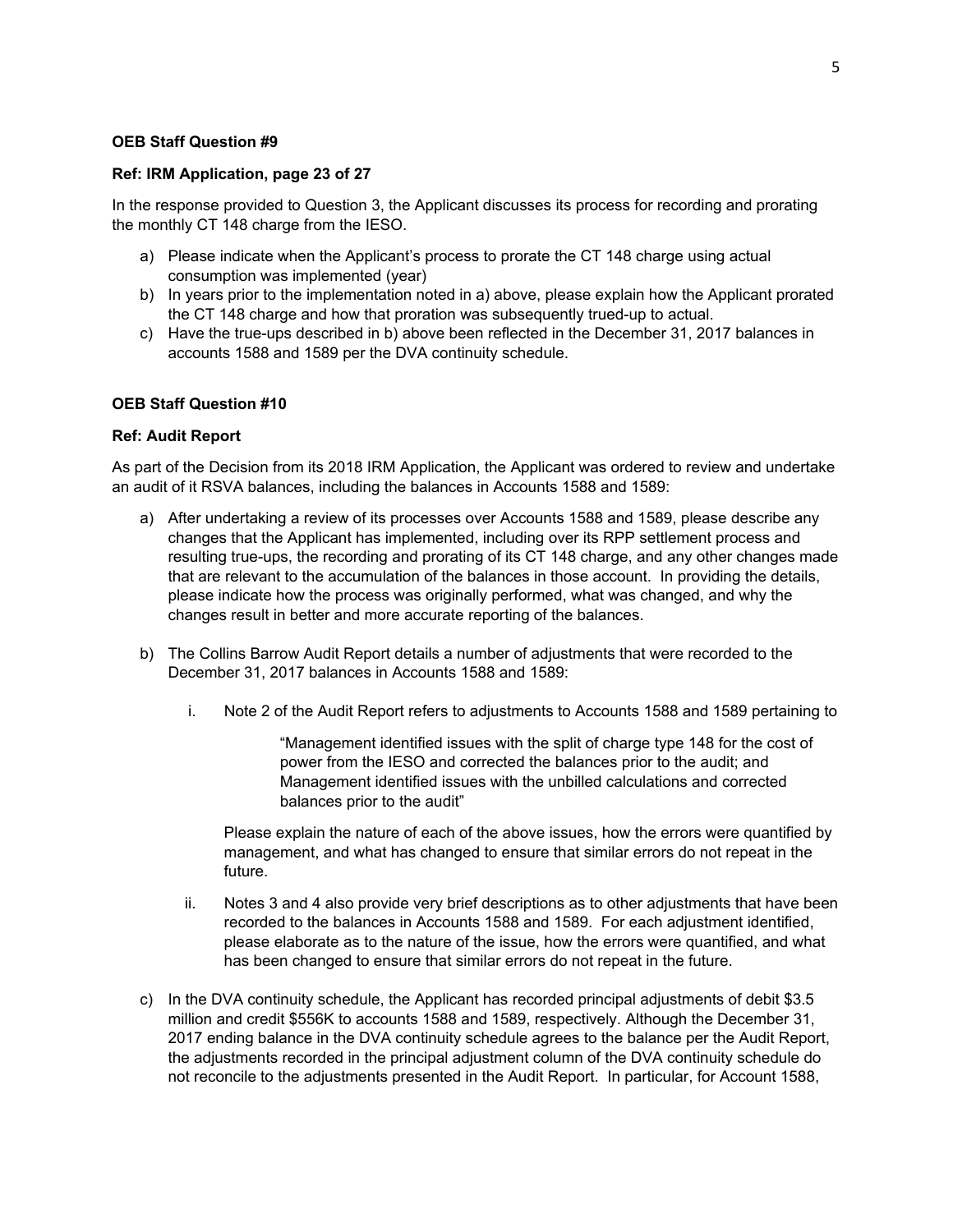the Applicant has recorded adjustments of debit \$3,549,164 in the DVA continuity schedule, compared to credit \$1,208,731 in the Audit Report.

- i. Please explain why this difference exists.
- ii. Please provide a detailed reconciliation, by year, between the adjustments posted in the audit report and the principal adjustments recorded in the DVA continuity schedule.
- iii. Please explain the principal adjustments recorded to accounts 1588 and 1589 under 2015 year (Cells AL28 and AL29) as these figures are not associated with the audit adjustments from the audit report.

# **OEB Staff Question #11**

# **Ref: Tab 3-a. Rate Class Allocations of LRAMVA Workform**

a. Please show the calculation of the rate class allocations for a GS>50 kW - Thermal Demand Meter vs. GS>50 kW - Interval Meter.

# **OEB Staff Question #12**

# **Ref: Tab 7 of LRAMVA workform**

a. Please update tab 7 of the LRAMVA workform to include projected carrying charges to the effective date of May 1, 2019 in the claim.

# **OEB Staff Question #13**

- a. If Newmarket-Tay made any changes to the LRAMVA work form as a result of its responses to these LRAMVA questions, please file an updated LRAMVA work form.
- b. Please confirm any changes to the LRAMVA workform in response to these LRAMVA questions in "Table A-2. Updates to LRAMVA Disposition (Tab 2)".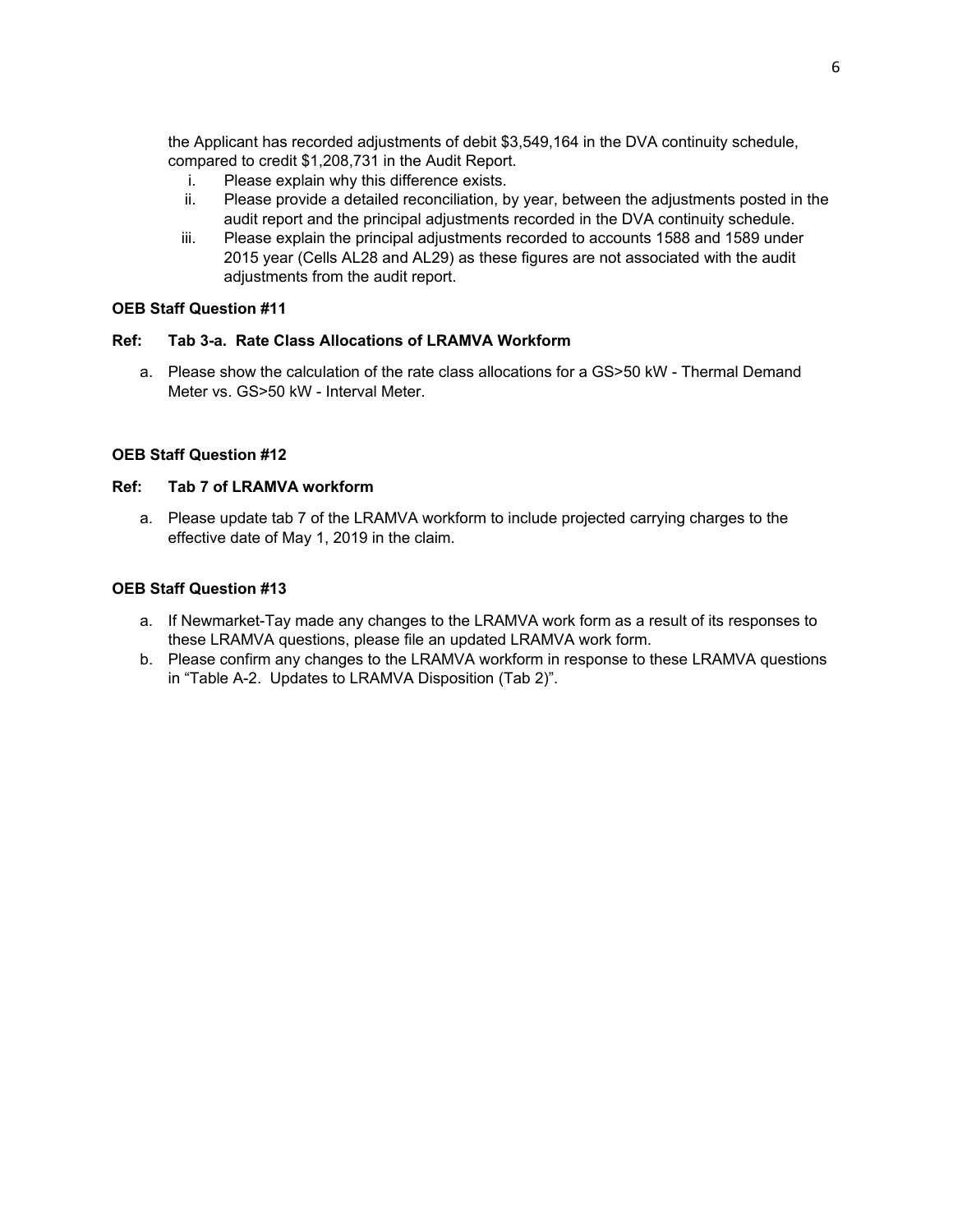# **Midland Rate Zone**

# **OEB Staff Question #14**

# **Ref: IRM Application, Midland Rate Zone, pg. 23**

With respect to its monthly settlements with the IESO and the resulting CT 1142, in response 2b, the Applicant indicates that an annual true-up is conducted at year-end to align the settlement submission to the correct fiscal year. The annual true-up amounts are booked to the financial statements of the settlement year.

- a) The response provided to Question 2b does not explain what is being trued-up as part of this annual true-up process. Please provide detail as to what elements of the IESO settlement is actually being trued-up as part of this annual true-up and provide details around the process that is undertaken to quantify the true-up amounts.
	- i. If the Applicant is truing-up it's settlements with the IESO on an annual basis (as stated in the application), please explain why the true-ups are not being performed on at least a quarterly basis as per the OEB's May 23, 2017 letter to all rate regulated utilities in Ontario.
- b) Please confirm that the following understanding is correct with respect to the IESO monthly settlement process for the Midland Rate Zone:
	- i. The monthly settlement is based on the actual consumption for the month, which is available by the  $4<sup>th</sup>$  day following the month-end.
	- ii. The GA rate and WAP used for settlement are based on estimates at the time of settlement.
- c) Wouldn't a monthly true-up of IESO settlements be required to account for the fact that settlements are initially performed using estimates of the GA rate and WAP? Is the Applicant performing this true-up on a monthly basis and have these true-ups been reflected in the DVA continuity schedule for all months of 2017?

# **OEB Staff Question #15**

## **Ref: IRM Application, Midland Rate Zone, pg. 24**

The responses provided to Question 3 address the Applicant's recording of CT 148 from the IESO and its process to prorate this charge between its RPP and Non-RPP customers.

- a) Please confirm that no amount related to CT 148 is recorded in the Applicant's G/L prior to receiving the actual invoice from the IESO.
- b) The Applicant uses two system queries to generate monthly reports for total actual consumption and for total actual RPP consumption. These reports then from the basis of the calculation used to split the monthly CT 148 charge from the IESO between RPP and Non RPP customers. Does the report generated for total actual consumption for a particular month also include the consumption for Class A customers? Please explain.
- c) It is not clear from the response provided in 3b whether a true-up of the CT 148 split is needed. Based on OEB staffs understanding, the Applicant knows its actual consumption for a particular month upon receipt of the CT 148 invoice from the IESO. Therefore the invoice is initially split between RPP and Non RPP customers based on actual consumption. As such it is OEB staff's understanding that no true-up of the split is required, please confirm that this understanding is correct.
- d) If the description provided in c) above is accurate, then please explain why the Applicant is referring to a true related to CT 148 in its response to Question 3b? Please explain in detail what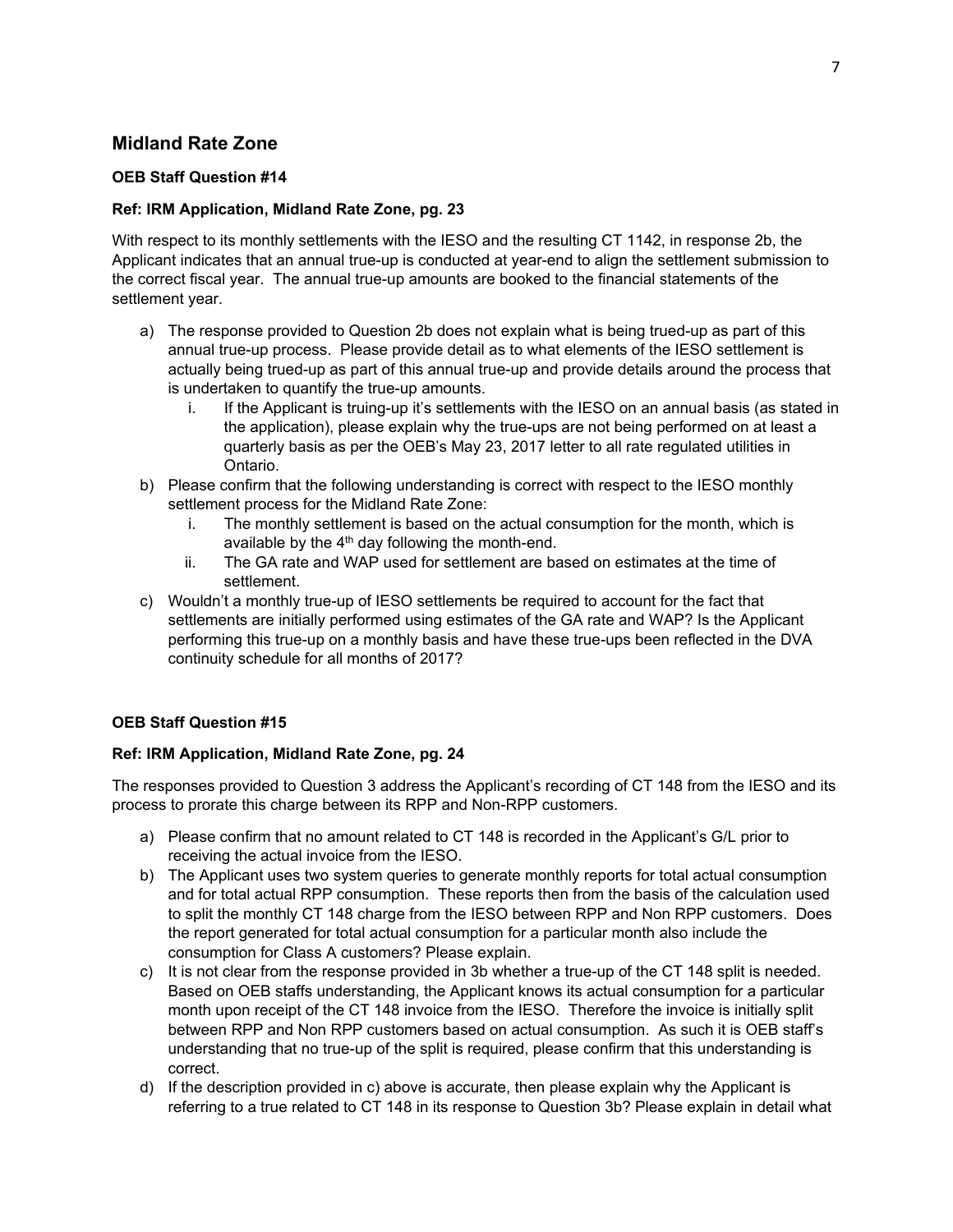elements of CT 148 would need to be trued-up and why. Please also provide details over the Applicant's process to perform this true-up (if a true-up is actually even required).

### **OEB Staff Question #16**

#### **Ref: IRM Application, Midland Rate Zone, pg. 27**

As part of its response to Question 4, the Applicant has stated that "Newmarket-Tay Power did not receive approval for disposition in its 2018 proceeding".

- a) OEB staff suggests that the wording should be adjusted to read "The Midland Rate Zone did receive approval for disposition in 2018". The answers provided must be in the context of the Midland Rate Zone as it is still being treated as a standalone rate zone for purposes of this IRM. Please update the responses provided so that they are in the context of the Midland Rate Zone.
- b) Please also confirm that all other responses provided to Questions 1-4 on pages 22-28 have been provided in the context of the Midland Rate Zone only.

### **OEB Staff Question #17**

#### **Ref: IRM Application**

Effective In 2018, Newmarket Tay and Midland Power amalgamated to form one entity

- a) Is there still a separate monthly IESO invoice for each rate zone?
- b) Are monthly settlements still being performed individually for each rate zone or are they being done on a combined basis?
- c) Has the monthly settlement processes been streamlined so that each rate zone's settlements are being performed on the same basis, using the same data sources, and following the same trueup processes. Please explain.

## **OEB Staff Question #18**

#### **Ref: Manager's summary – IRM Model, Sheet 3 and Sheet 4**

In cell BT43 on Sheet 3 of the IRM model the total LRAMVA balance shows a total claim amount of \$359,009. Furthermore, in cell S23 of Sheet 4 of the IRM model the LRAMVA balance is \$331,347.

Please identify the correct LRAM variance account amount requested for disposition and update the Sheet 3 and/or Sheet 4 of the IRM model.

## **OEB Staff Question #19**

#### **Ref: 2019 IRM Model, Sheet 3**

- a. Please provide an explanation as to why the amount in cell BN34 of \$481,053 (approved interest balance for account 1595 (2015)) differs from the OEB's Decision and Rate Order, EB-2017-0060 dated March 22, 2018 of \$488,766.
- b. For accounts 1595 (2012) and 1595 (2015), please explain why the 2.1.7 RRR has not been updated to account for the transfer of the shared tax saving amounts of \$2,644 and \$997 respectively.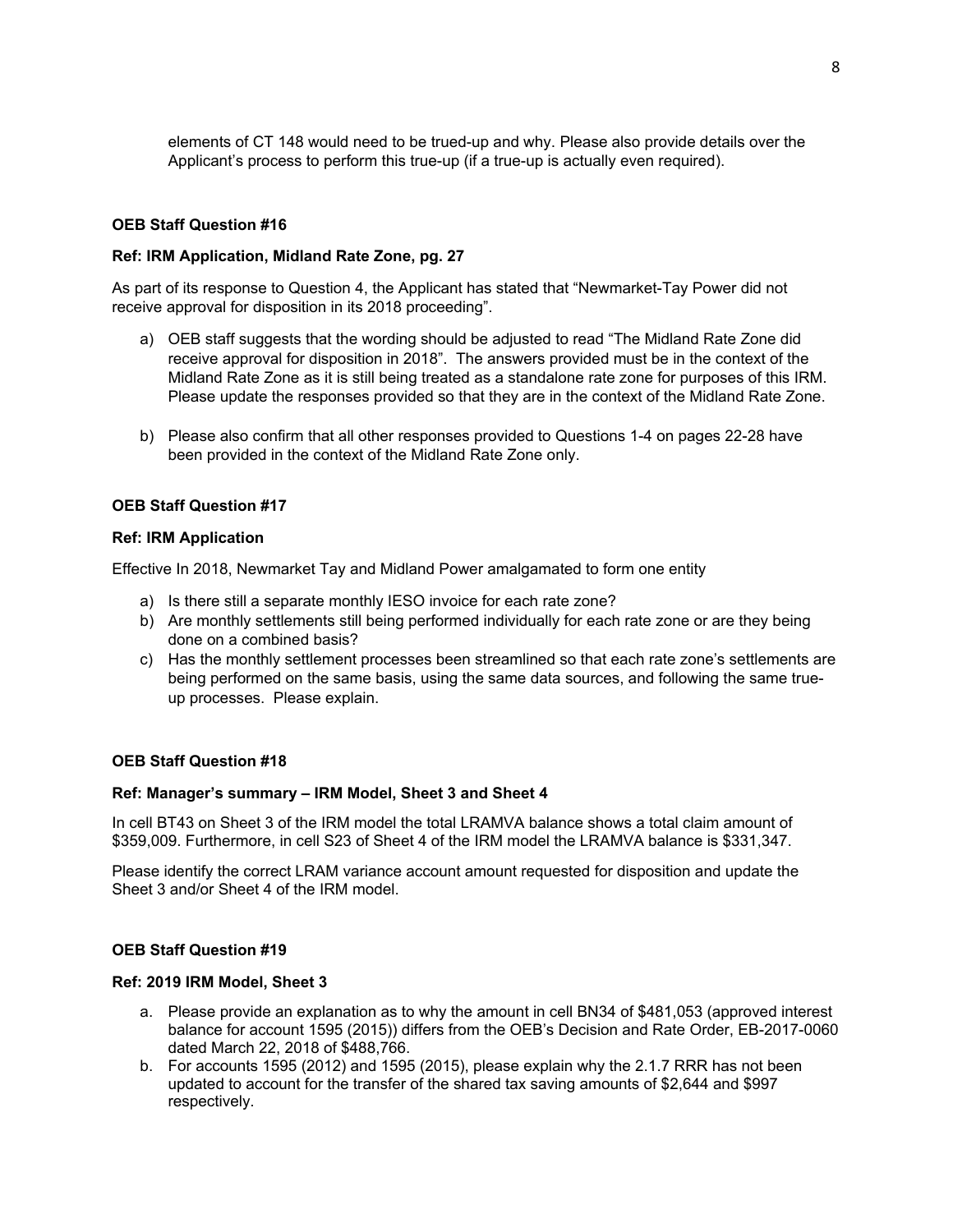c. Explain why Newmarket-Tay Hydro has opted not to dispose of the balance in Account 1595 for the 2015 year.

#### **OEB Staff Question #20**

### **Ref: Tab 6.1a GA Allocation – cell D20 Total Non-RPP Class B consumption Ref: Tab 6.2a CBR B\_Allocation – cell D20 Total Class B consumption less WMP**

OEB staff is unable to reconcile the data entered in cells D20 in Tab 6.1a and Tab 6.2a. Below is a table that staff prepared showing the "Validation of Data used in class B GA and CBR Allocations". Staff notes a discrepancy for the 2017 consumption figure that is used in the "GA allocation" and "CBR B Allocation" of 2019 IRM rate model as below.

Year the Account 1589 GA Balance Last Disposed

2016

Allocation of total Non-RPP Consumption (kWh) between Current Class B and Class A/B Transition Customers

|                                                                                                                                                                                                             |           | Total      | 2017       | 2016 |
|-------------------------------------------------------------------------------------------------------------------------------------------------------------------------------------------------------------|-----------|------------|------------|------|
| Total Non-RPP Class B Consumption for Years During Balance<br>Accumulation (Non-RPP Consumption LESS WMP Consumption and<br>Consumption for Class A customers who were Class A for partial or<br>full year) |           | 98,510,364 | 98,510,364 |      |
| Transition Customers' Class B Consumption (i.e. full year or partial<br>year)                                                                                                                               |           | 24,135,456 | 24,135,456 |      |
| <b>Transition Customers' Portion of Total Consumption</b>                                                                                                                                                   | $C = B/A$ | 24.50%     |            |      |

Please enter the Year the Account 1580 CBR Class B was 2016 **Last Disposed.** 

(Note: Account 1580, Sub-account CBR Class B was established starting in 2015)

Allocation of total Consumption (kWh) between Class B and Class A/B Transition Customers

|                                                                                                                                                                                                |           | <b>Total</b> | 2017       |
|------------------------------------------------------------------------------------------------------------------------------------------------------------------------------------------------|-----------|--------------|------------|
| Total Class B Consumption for Years During Balance Accumulation<br>(Total Consumption LESS WMP Consumption and Consumption for<br>Class A customers who were Class A for partial or full year) |           | 98,510,364   | 98 510 364 |
| Transition Customers' Class B Consumption (i.e. full year or partial<br>year)                                                                                                                  | B         | 24,135,456   | 24,135,456 |
| <b>Transition Customers' Portion of Total Consumption</b>                                                                                                                                      | $C = B/A$ | 24.50%       | 74,374,908 |

# **Table 1 – confirmation of 2017 consumptions**

| Validation of Data used in Class B GA and CBR Allocations                      |              |            |             |                                     |  |
|--------------------------------------------------------------------------------|--------------|------------|-------------|-------------------------------------|--|
|                                                                                |              |            |             |                                     |  |
|                                                                                |              |            |             | Source 126 of tab 4. Billing        |  |
| <b>Total metered volume Excl WMP</b>                                           | A            |            |             | 178,537,864   Det. for Def-Var      |  |
| Non-RPP excl WMP                                                               | в            |            | 108,100,843 | Source C26 of tab 6.1 GA            |  |
| <b>Class A Full year</b>                                                       | C            |            |             | Source E26 of tab 6.1 GA            |  |
| Class A Full Part year:                                                        |              |            |             |                                     |  |
| <b>While Class A</b>                                                           | D            | 24,062,506 |             | $= +F-E$                            |  |
|                                                                                |              |            |             | Source D21 of tab 6.1a GA           |  |
| <b>While Class B</b>                                                           | E            | 24,135,456 |             | Allocation                          |  |
|                                                                                | F            |            |             | 48,197,962 Source G26 of tab 6.1 GA |  |
| Total non-RPP excl WMP and full year<br>volumes for class A customers who were |              |            |             |                                     |  |
| class A for the full year, and the class A                                     |              |            |             | Input in D20 of tab 6.1a GA         |  |
| volumes who were class A part year                                             | $G = +B-C-D$ |            | 84,038,337  | Allocation                          |  |
|                                                                                |              |            |             |                                     |  |
| <b>Total Class B Customers excl WMP and Full</b>                               |              |            |             |                                     |  |
| year volumes for customers who were class                                      |              |            |             |                                     |  |
| A for full year, and the class A customers who                                 |              |            |             | Input in D20 of tab 6.2a            |  |
| were class A part year                                                         | $H = +A-C-D$ |            |             | 154,475,358 CBR B Allocation        |  |